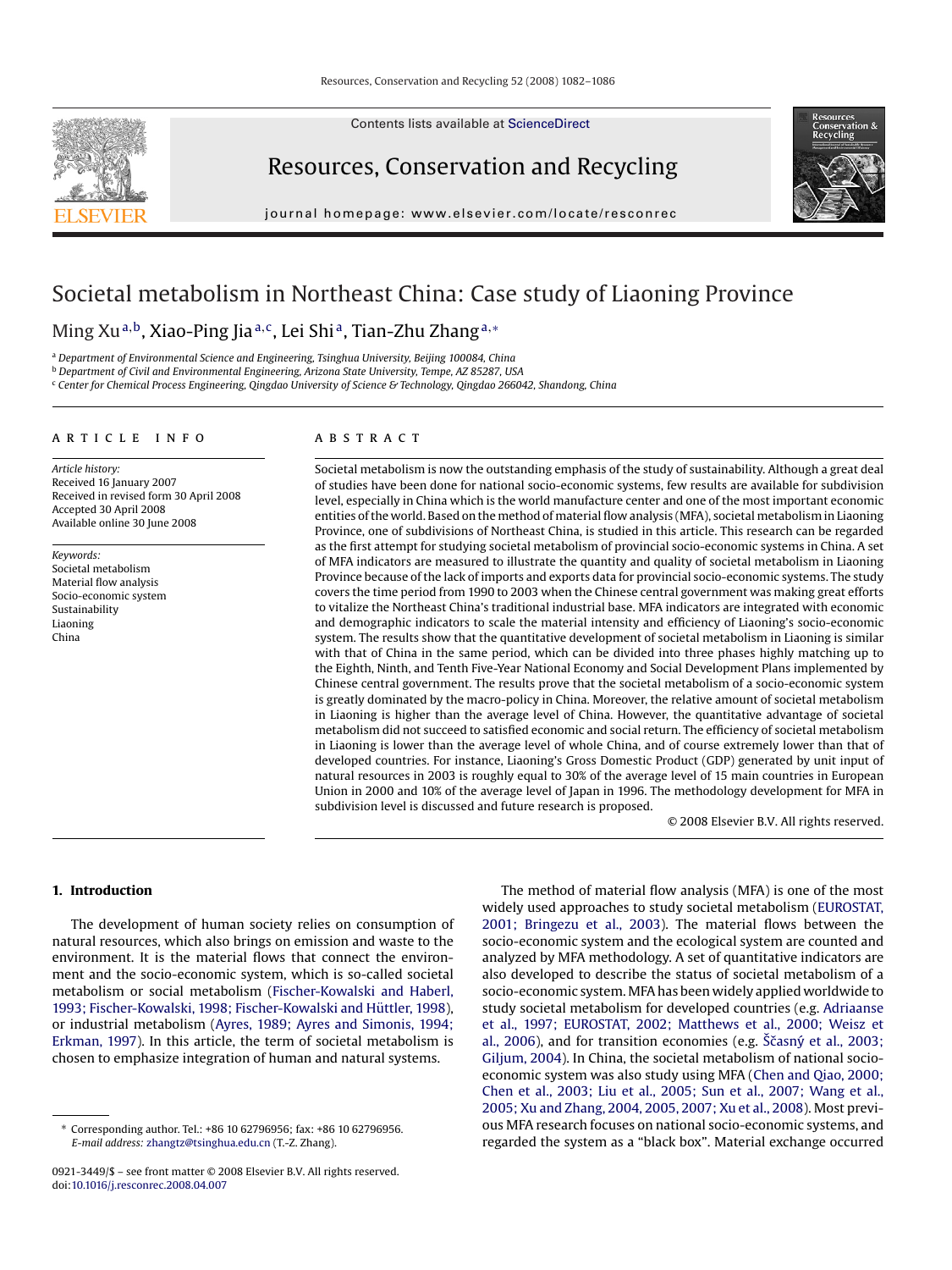at the box's boundary is the only research target. Therefore, the metabolism activities within the box cannot be described properly. One of the current development directions of MFA methodology is to "white" the "black box", which can be implemented by two options. On one hand, the material flows between economic sectors can be studied. On the other hand, one can also study the material flows of sub-systems of the whole national socio-economic system.

Liaoning Province, one of the three provinces in Northeast China, is studied as a case in this article in terms of societal metabolism from 1990 to 2003. Located in the southern part of China's Northeast, Liaoning has 145,900 square kilometers area and about 42 million population as reported in the end of 2006. Liaoning has the most iron, magnesite, diamond, and boron deposits among all provinces of China. It is also an important source of petroleum and natural gas in China. Liaoning is one of most important industrial bases in China which covers a broad range of industries, such as machinery, electronics, metal refining, petroleum, chemical industries, construction materials, coal, and so on. However, the problems of resource scarcity and environmental pollution also arise along with economic growth in Liaoning. Nowadays, those problems become the biggest constrain of sustainable development in this region. Therefore, the study on material is meaningful for sustainability for the provincial socio-economic system. This study can also be regarded as an effort on research of societal metabolism from the second option discussed above.

#### **2. Methodology**

According to mass balance principle, material input into the system is equal to the summation of material output from the system and the changes in stocks in a certain time period. For the integrated socio-economic-ecological system, material inputs from the ecological system are processed to net material accumulation in the system and material outputs back into the ecological system, as showed in Fig. 1.

To quantify the societal metabolism of socio-economic systems, MFA provides a set of physical indicators. The most important indicators are:

Direct material input (DMI) refers to materials input into the socioeconomic system and processed by economic activities, such as fossil fuels, minerals, biomass, and so on. DMI includes Domestic Extraction (DE) and imports from other systems.

Total material requirement (TMR) refers to total materials required by economic activities. TMR includes not only DMI but also socalled hidden flows [\(Adriaanse et al., 1997\),](#page-4-0) ecological rucksacks ([Schmidt-Bleek, 1993\),](#page-4-0) or unused extraction ([EUROSTAT, 2001\),](#page-4-0) which are materials without economic value generated during economic activities.

Domestic processed output (DPO) refers to waste and emission to the environment from the socio-economic system.



**Fig. 1.** Conceptual model of the economy-environment system, modified from [EUROSTAT \(2001\).](#page-4-0)

Because of lack of data regarding to material exchange of Liaoning with other socio-economic systems, the indicators of DE, TMR excluding imports, and DPO are measured in this article.

#### **3. Quantity analysis for societal metabolism in Liaoning Province**

In this section, material flow indicators for Liaoning Province are compiled based on statistics. The development of DE is illustrated in Fig. 2. Minerals take the most part of direct material input in Liaoning, which is about 62% of total DE. Fossil fuels run after minerals, taking 23%. Biomass takes the smallest portion of DE, about 15%.

There are three phases in development of DE, which is mainly caused by dominating minerals:

From 1990 to 1995: DE increased from 229 to 346 billion tons, by 8.66% annually.

From 1995 to 2000: DE decreased from 346 to 287 billion tons, by 3.69% annually.

From 2000 to 2003: DE increased from 287 to 327 billion tons, by 4.43% annually.

This three-phase has the same time division with the Eighth, Ninth, and Tenth Five-Year Plans for National Economy and Society Development implemented by Chinese central government. Therefore, the macro-policy has a great deal of impacts on societal metabolism statuses in Liaoning.

As an important industrial base of China, Liaoning requires a great amount of fossil fuels. The composition of fossil fuels extracted from 1990 to 2003 remains almost the same. Coal has been taking about three-quarters of total fossil fuels by weight, while petroleum is about 20% generally.

Before 2000, biomass from harvestry has been taking major proportion of total biomass generated in Liaoning, as showed in [Fig. 3.](#page-2-0) Other types of biomass, forestry, hunting, and fishing, have all been increasing. In 2003, biomass form forestry takes about 45% of total biomass. One of the major contributions for increase of forestry biomass is the growth of apples and peaches in Liaoning which takes three-quarters of China's exportation. Quality dairy and seafood in Liaoning are known worldwide and increasingly exported domestically and internationally, which cause the growth of biomass from hunting and fishing.

Ferrous metals and non-metal minerals dominate the extraction of minerals in Liaoning, as showed in [Fig. 4.](#page-2-0) The decrease of ferrous metals and non-ferrous metals after 1995 is caused by the policy of vitalizing the Northeast China's traditional industrial base proposed by the central government. Liaoning decided to improve



**Fig. 2.** Compositions of DE in Liaoning Province from 1990 to 2003.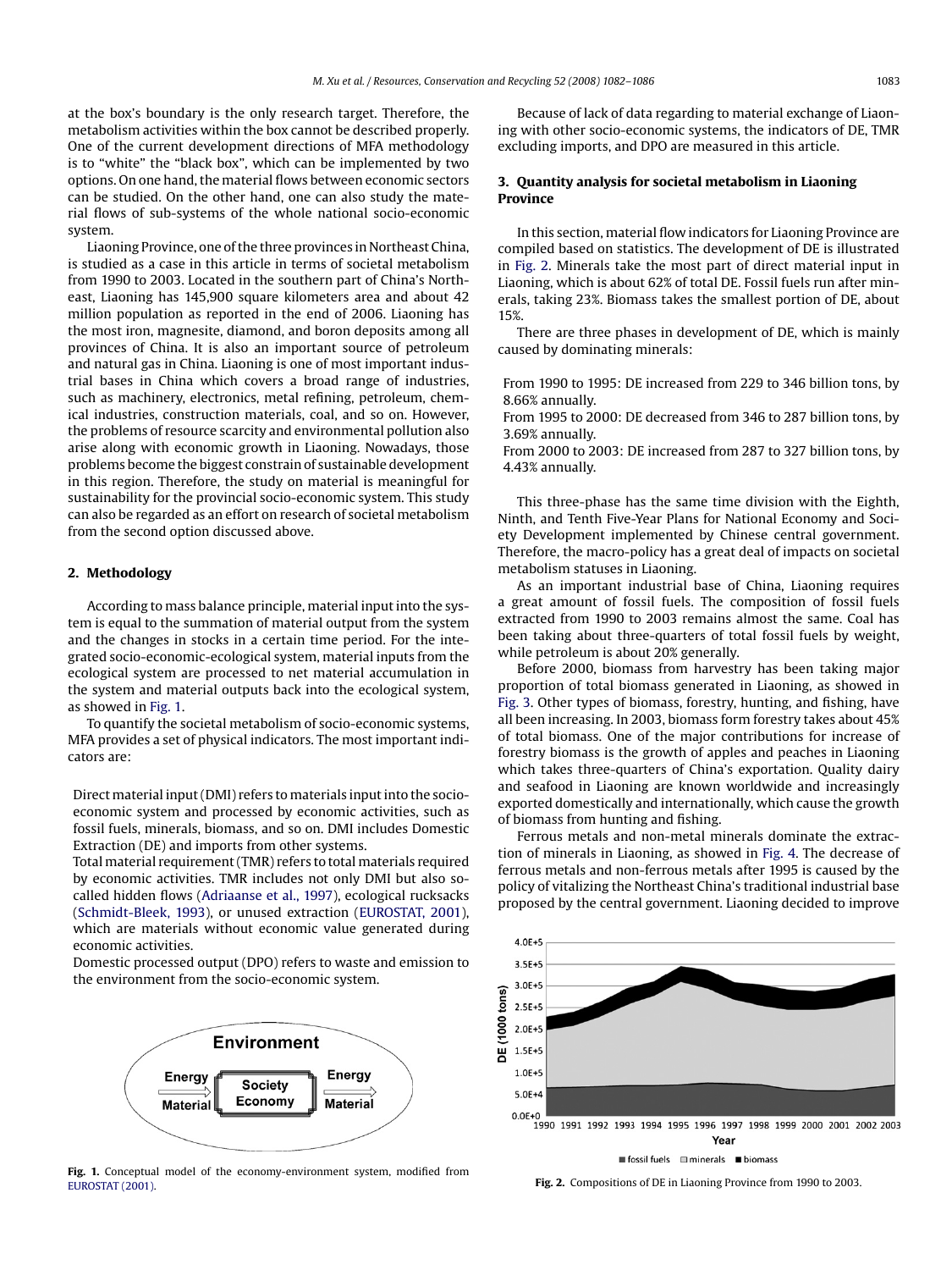<span id="page-2-0"></span>





Fig. 4. Compositions of minerals in Liaoning Province, with non-ferrous metal indexed by the right axis, from 1990 to 2003.

the high technology industry and cut down raw material processing industry to implement the policy. Meantime, the continuous infrastructure construction and the development of real estate in big cities have supported the requirement for non-metal minerals.

Similar with DE, TMR excluding imports in Liaoning also has a three-period development, illustrated in Fig. 5. There are still, however, some differences with DE because hidden flows take a major portion in TMR excluding imports, about 90%.

From 1990 to 1994: TMR excluding imports increased from 2179 to 2663 billion tons, for 5.14% annually. Hidden flows increased from 1950 to 2353 billion tons, by 4.80% annually;



**Fig. 5.** Compositions of TMR excluding imports in Liaoning Province, from 1990 to 2003.



**Fig. 6.** Compositions of DPO in Liaoning Province, from 1990 to 2003.

From 1994 to 1997: TMR excluding imports decreased from 2663 to 2323 billion tons, for 4.45% annually. Hidden flows decreased from 2353 to 2015 billion tons, by 5.01% annually;

From 1997 to 2003: TMR excluding imports increased from 2323 to 3773 billion tons, for 8.42% annually. Hidden flows increased from 2015 to 3446 billion tons, by 9.35% annually. Additionally, TMR excluding imports has much more increase after 1999, by 10.58% annually.

Differing with DE and TMR excluding imports, DPO in Liaoning has only two phases in development, illustrated in Fig. 6, where the amount of carbon dioxide  $(CO<sub>2</sub>)$  in Liaoning is estimated by emission factor of energy consumption.

From 1990 to 1997: DPO kept constant around 7.5 billion tons, except for 9 billion tons in 1990 and 8.5 billion tons in 1997.

From 1997 to 2002: DPO decreased except for slight increase in 1998, from 8.6 to 5.8 billion tons, by 7.44% annually.

Solid waste takes the largest proportion, about 60%, among all three compositions of DPO in Liaoning. Air emission runs after for about 30%. Water pollutants are the smallest portion, about 10% of total DPO.

Sulfur dioxide  $(SO<sub>2</sub>)$  and soot take major proportion of air emission in Liaoning, as showed in Fig. 7. All three types of air emission, SO<sub>2</sub>, soot, and industrial dust, generally decrease from 1990 to 2003 by annual percentages of 1.30%, 6.71%, and 5.14%, respectively.

The societal metabolism process in Liaoning Province is similar with that in the whole China, illustrated in [Fig. 8. It](#page-3-0) can be concluded that the development of DE and TMR excluding imports in Liaoning Province is similar with those of China. The only exception is in the second phase when DE and TMR excluding imports in China were slowly increasing while those in Liaoning slightly decreased. DPO is also almost the same for China and Liaoning, fluctuating before 1998 and decreasing after 1998.



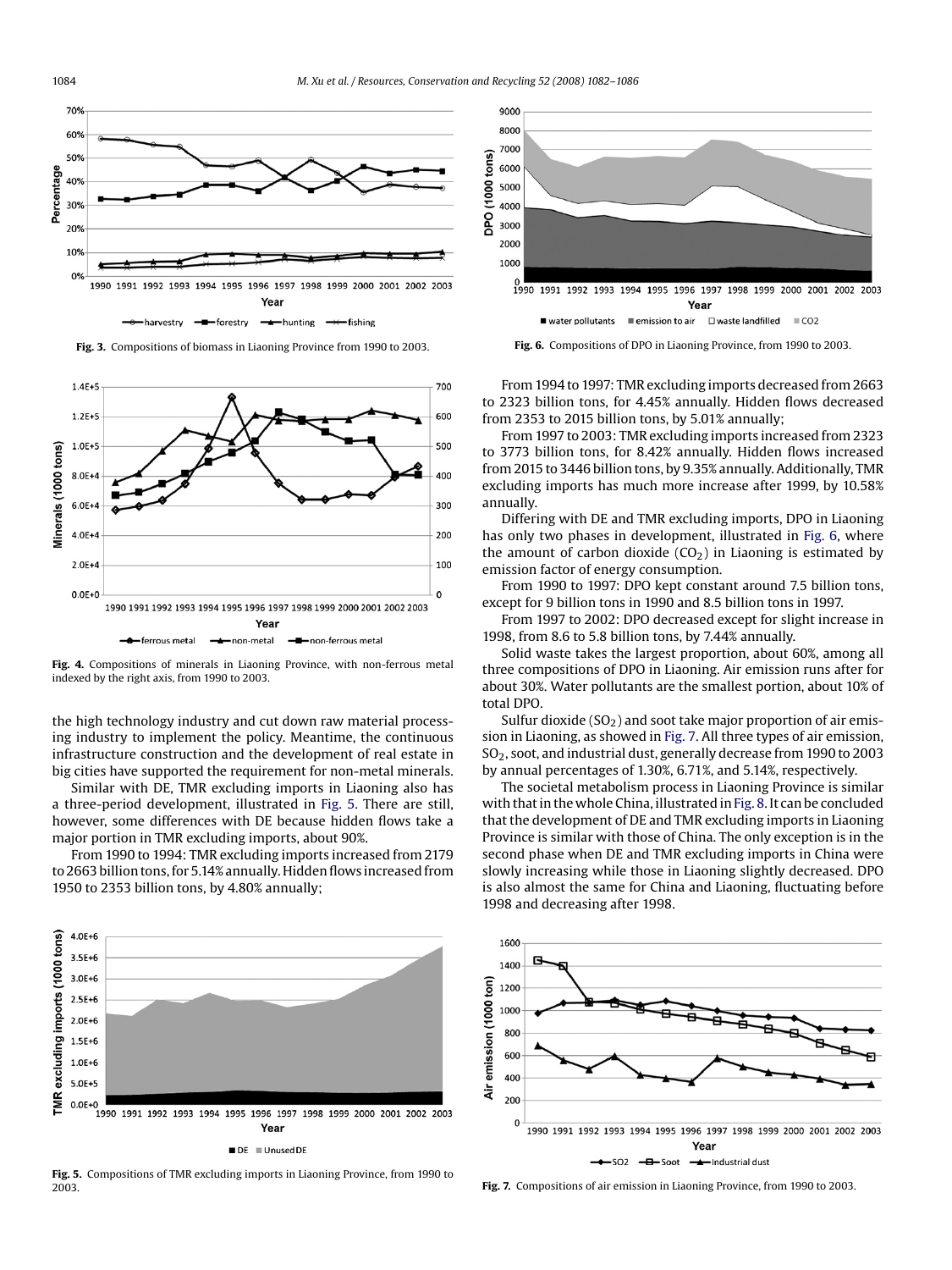<span id="page-3-0"></span>

**Fig. 8.** Trends of DE, TMR excluding imports, and DPO for Liaoning and China, from 1990 to 2003 (source of data for China: [Xu and Zhang, 2007\).](#page-4-0)

#### **4. Quality analysis for societal metabolism in Liaoning Province**

Societal metabolism influences sustainability from not only quantity aspect but also quality aspect. The quality of societal metabolism can be indicated by the integration of physical indicators with social and economic indicators.

Gross Domestic Product (GDP) produced by unit material input can be used to evaluate the resource productivity of the socioeconomic system. Monetary indicators should be converted into constant price which are comparable upon time. In this research, the GDP data of China and Liaoning Province are converted into constant price data based on RMB in 2003 referring to the International Monetary Fund (IMF) database [\(IMF, 2006\).](#page-4-0)

From 1990 to 2003, GDP produced by unit DE in Liaoning and China increased (see Fig. 9), which means that the natural resource productivity was increasing. Before 2001, the natural resource productivity of Liaoning is lower than that of China, about 70–95%. After 2001, the natural resource productivity of China began to be lower than that of Liaoning.

The natural resource productivity of Liaoning is compared with international data by converting GDP data of Liaoning, China, Japan and 15 countries of European Union (EU-15) into constant price based on 2003 U.S. dollar (see Fig. 10). It can be clearly concluded that the natural resource productivities of Liaoning and China are greatly lower than those of Japan and EU-15. Taking GDP produced by unit DE of Liaoning in 2003 as example, it is only equal to 30% of natural resource productivity of EU-15 in 2000, or 10% of that of Japan in 1996.



**Fig. 9.** GDP per DE for Liaoning and China from 1990 to 2003 (data sources for GDP: [IMF, 2006, a](#page-4-0)nd China: [Xu and Zhang, 2007\).](#page-4-0)



**Fig. 10.** International comparison of GDP per DE (data sources for EU-15: [EUROSTAT,](#page-4-0) [2002; G](#page-4-0)DP: [IMF, 2006; J](#page-4-0)apan: [Matthews et al., 2000; a](#page-4-0)nd China: [Xu and Zhang, 2007\).](#page-4-0)



**Fig. 11.** DE per capita for Liaoning and China from 1990 to 2003 (data source for China: [Xu and Zhang, 2007\).](#page-4-0)

Fig. 11 presents the amounts of DE per capita of Liaoning and China. The development of both DE per capita of Liaoning and China are similar, though that of Liaoning is much higher than that of China. For instance, the DE per capita of Liaoning is 7.60 tons in 2002, while that of China is only 4.72 tons which is only about 60% of the former.

The amount of DPO produced by unit GDP can be used to indicate the material production efficiency. From 1990 to 2003, the DPO produced by unit GDP was decreasing (see Fig. 12). Taking Liaoning as example, GDP of per million RMB (constant price in 2003) produced 9.7 tons of DPO in 2003, which decreased for about 93.82% compared with that in 1990. Additionally, the DPO per unit GDP of Liaoning before 2000 was higher than that of China. After 2000, the situation was conversed.